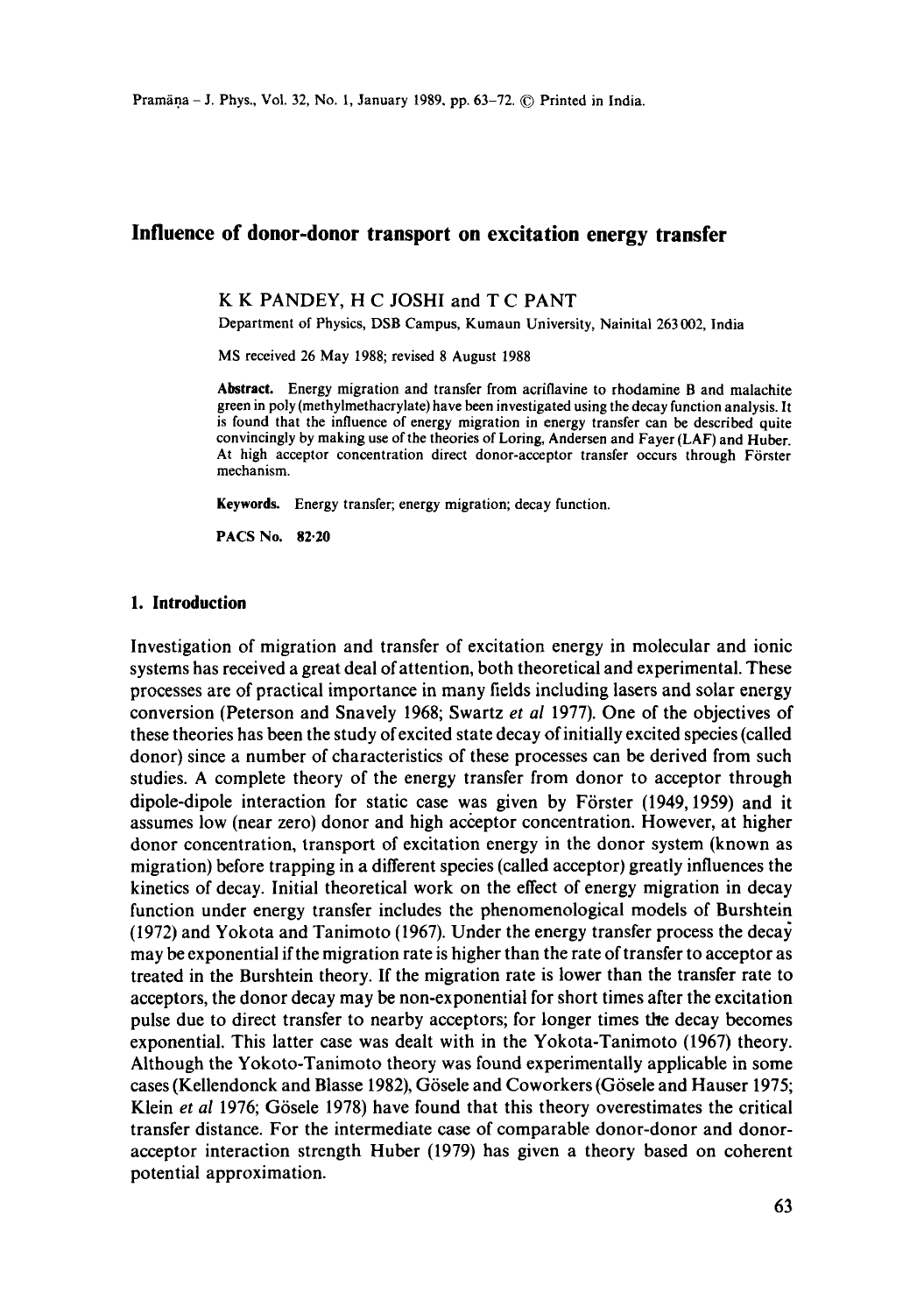Recently Loring *et al* (LAF) (1982) gave a most complete and accurate theory based on a diagrammatic expansion of the green function. This theory is applicable for all the acceptor concentrations and was experimentally verified by Miller *et al* (1983) in rhodamine 6G-malachite green system. Huber's work, which is a restricted case of LAF theory, is found to agree with the LAF (1982) theory. In a recent paper (Pandey *et al*  1988), we have found that LAF and Huber's theories explain the energy transfer in sodium fluorescein-rhodamine 6G system in boric acid glass. In the present work we have taken two donor-acceptor systems, in one of which, the donor-donor interaction is stronger than the donor-acceptor interaction while in the other the situation is reversed. It has been found that the LAF theory, and hence the Huber's theory, explains the energy transfer in these systems over a certain range of acceptor concentration. As expected, at high acceptor concentrations, Förster's (1949) well-known theory for direct transfer is applicable.

### **2. Experimental**

Acriflavine (M/s Hopkin and William Ltd., England), rhodamine B (BDH Ltd., England), malachite green (Emerck AG Darmstadt, Germany) and poly (methylmethacrylate) (PMMA) (BDH Ltd., England) were used without further purification. Transparent sheets of PMMA-doped dyes (thickness 0-1cm) were made. Samples were prepared by mixing PMMA grains in chloroform, then the appropriate concentration of dyes dissolved in methanol was mixed with chloroform. This dye PMMA mixture in chloroform was slowly heated in an incubator to a temperature of 60°C with intermittant stirring. The homogeneous mass was then poured in the appropriate container to obtain transparent sheets of required shape and size and allowed to dry. The concentration of acriflavine  $(5 \times 10^{-4} \text{ M})$  was kept constant whereas the concentration of rhodamine B and malachite green varies from  $2.5 \times 10^{-5}$  M to  $2.5 \times 10^{-3}$  M. Steady state absorption and emission spectra were recorded using a spectrophotometer (Beckman DK 2A and fluoroiog Spex 1902 respectively). The decay curves were recorded using a nanosecond fluorimeter (199 Edinburgh) by single photon counting method (O'Connor and Phillips 1970). Excitation source was a thyratron-gated hydrogen lamp with a repetition rate of 20 kHz and FWHM of  $\sim$  1.2 ns. The data were analysed in a microcomputer (PDP 11/2) with available programs using the reconvolution technique described elsewhere (Joshi *et a11986).* Excitation and emission monochromators were monitored at 420 nm and 495 nm respectively when the decay curves were recorded. The optical density was  $\sim$  0.1 at detection wavelength and frontal geometry was used to reduce reabsorption effects.

### 3. **Theory**

Fluorescence decay of donor in Förster kinetics of energy transfer follows convex exponential nature (Förster 1949; 1959)

$$
I_D = I_0 \exp\left[\frac{-t}{\tau} - 2\gamma_{DA}(t/\tau)^{\frac{1}{2}}\right],\tag{1}
$$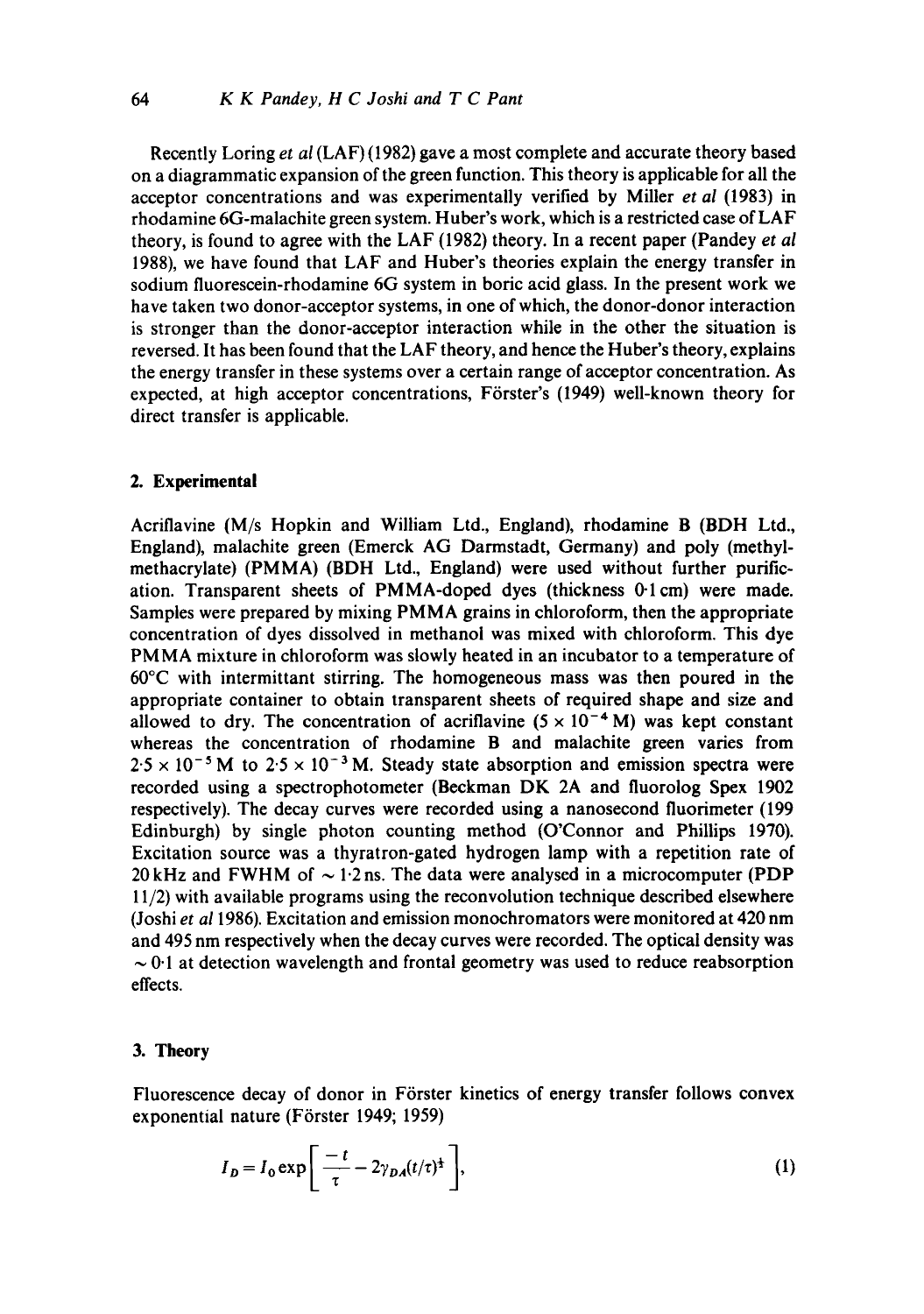where  $\tau$  is the lifetime of donor in the absence of energy transfer,  $\gamma_{DA} = C_A/C_{0A}$ ,  $C_A$  is the acceptor concentration and  $C_{0A}$  is the critical acceptor concentration given by

$$
C_{0A} = 3000/(2\pi^{3/2}NR_{0A}^3),\tag{2}
$$

where N is the Avagadro number and  $R_{0A}$  is the critical transfer distance. By definition it is the distance at which energy transfer has the same probability as the sum of all other excited state deactivation processes of donor.  $R_0$  can be calculated using the relation (Birks 1970)

$$
R_0^6 = \frac{(9000 \ln 10) \phi_D K^2}{128 \pi^5 n^4 N} \int_0^\infty \frac{F_D(\bar{v}) \varepsilon_A(\bar{v}) d\bar{v}}{\bar{v}^4}.
$$
 (3)

Here  $\phi_p$  is the donor fluorescence quantum yield in the absence of energy transfer,  $K^2$  is the molecular orientation factor, *n* the solvent refractive index and  $\varepsilon(\bar{v})$  the acceptor molar decadic extinction coefficient at wave number  $(\bar{v})$ .  $F_p(\bar{v})$  is the donor fluorescence intensity at  $\bar{v}$  (normalised to unit area on wave number scale).

According to LAF and Huber theories when the donor-donor  $(\beta)$  and donoracceptor  $(\alpha)$  interaction are of comparable strength the donor fluorescence decay follows the expression (Huber 1979)

$$
I_D = I_0 \exp\bigg[-t/\tau - 2\bigg(\frac{\gamma_{DD}}{2^{\frac{1}{2}}} + \gamma_{DA}\bigg)(t/\tau)^{\frac{1}{2}}\bigg],\tag{4}
$$

where  $\gamma_{DD} = C_D/C_{0D}$ ,  $C_D$  is the donor concentration and  $C_{0D} = 3000/2\pi^{3/2}NR_{0D}^3$  ( $R_{0D}$  is critical transfer distance for donor-donor system). In case  $\gamma_{DA} \ll \gamma_{DD}$ , the Huber equation (4) agrees with the LAF expression (equation (69) of LAF theory) given by

$$
G^{s}(t) = \exp\left[-\left(\frac{\pi}{2\tau}\right)^{\frac{1}{2}}X_{\mathit{D}}t^{\frac{1}{2}}\right]
$$
\n(5)

for the probability of energy migration where  $X<sub>D</sub>$  is the reduced concentration defined by  $X_p = 4\pi n_p R_0^3 / 3$  ( $n_p$  is the number density of donor).

The donor-donor ( $\beta$ ) and donor-acceptor ( $\alpha$ ) interaction parameters are defined by the following equation

$$
\alpha = \frac{1}{\tau} (R_{0A})^6
$$
 and  $\beta = \frac{1}{\tau} (R_{0D})^6$ . (6)

The rate of energy transfer from excited donor to unexcited donor  $(K_{d^*d})$  and from excited donor to acceptor  $(K_{d^*q})$  are given by

$$
K_{d^*d} = \frac{1}{\tau} (R_{0D}/R)^6 \quad \text{and} \quad K_{d^*a} = \frac{1}{\tau} (R_{0A}/R)^6. \tag{7}
$$

#### **4. Results and discussion**

The emission spectra of acriflavine (donor) (conc.  $50 \times 10^{-4}$  M) along with absorption spectra of two acceptors, rhodamine B (conc.  $5 \times 10^{-5}$  M) and malachite green (conc.  $3.0 \times 10^{-4}$  M), in PMMA are shown in figure 1. The value of critical transfer distance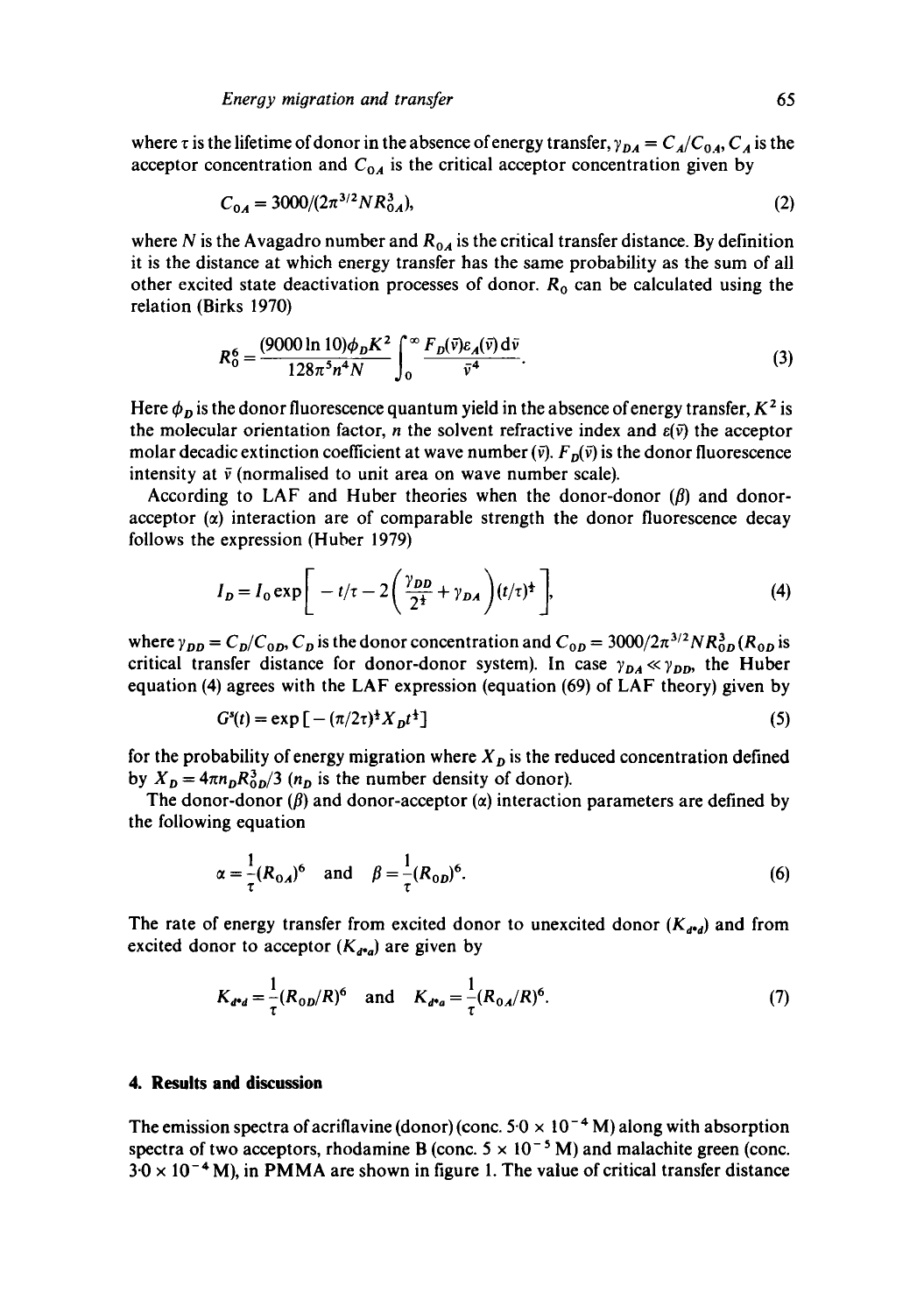

**Figure 1.** a. Fluorescence spectrum of acriflavine (conc.  $5 \times 10^{-4}$  M). b. Absorption spectrum of rhodamine B (conc.  $5 \times 5 \times 10^{-5}$  M). c. Absorption spectrum of malachite green (conc.  $3.0 \times 10^{-4}$  M).

for donor-donor system  $(R_{0D})$  according to equation (3) turns out to be 46 Å (using  $K^2 = 2/3$  corresponding to the random orientation of molecule, *n* the refractive index of PMMA = 1.49 and assuming  $\phi_p = 0.8$ , a value reported for cellulose acetate matrix (Birks 1970) since the lifetime of acriflavine in PMMA is found to be the same as in cellulose acetate). Similarly critical transfer distances for two donor-acceptor systems, acriflavine-rhodamine B and acriflavine-malachite green were  $58.6\text{\AA}$  and  $34.5\text{\AA}$ respectively which give  $\alpha = 4.3 \beta$  for the former case and  $\beta = 5.6 \alpha$  for the latter, since  $\tau = 4.41$  ns.

#### 4.1 *Aeriflavine-rhodamine B system*

Fluorescence decay of acriflavine (5.0  $\times$  10<sup>-4</sup> M) is found to have an exponential form with a lifetime of 4.41 ns (figure 2). On addition of rhodamine B (acceptor), the lifetime ofdonor fluorescence decreases. Addition ofrhodamine B also results in deviation from exponential behaviour of donor fluorescence decay. In figures 3 and 4 we have shown the decay data of acriflavine (5.0  $\times$  10<sup>-4</sup> M) in the presence of rhodamine B along with the fitted function. In figure 3 the concentration of rhodamine B is  $5.0 \times 10^{-5}$  M while in figure 4 it is  $1.0 \times 10^{-3}$  M. In both the figures curve a is the fitted single exponential function whereas curve b is the fitted Förster function given by equation (1). Residuals and  $\chi^2$  values required for both the fitted curves are also shown below these figures. From residuals and  $\chi^2$  values it is clear that decay data are best fitted with the Förster function. The donor decay follows Förster function for the whole acceptor con-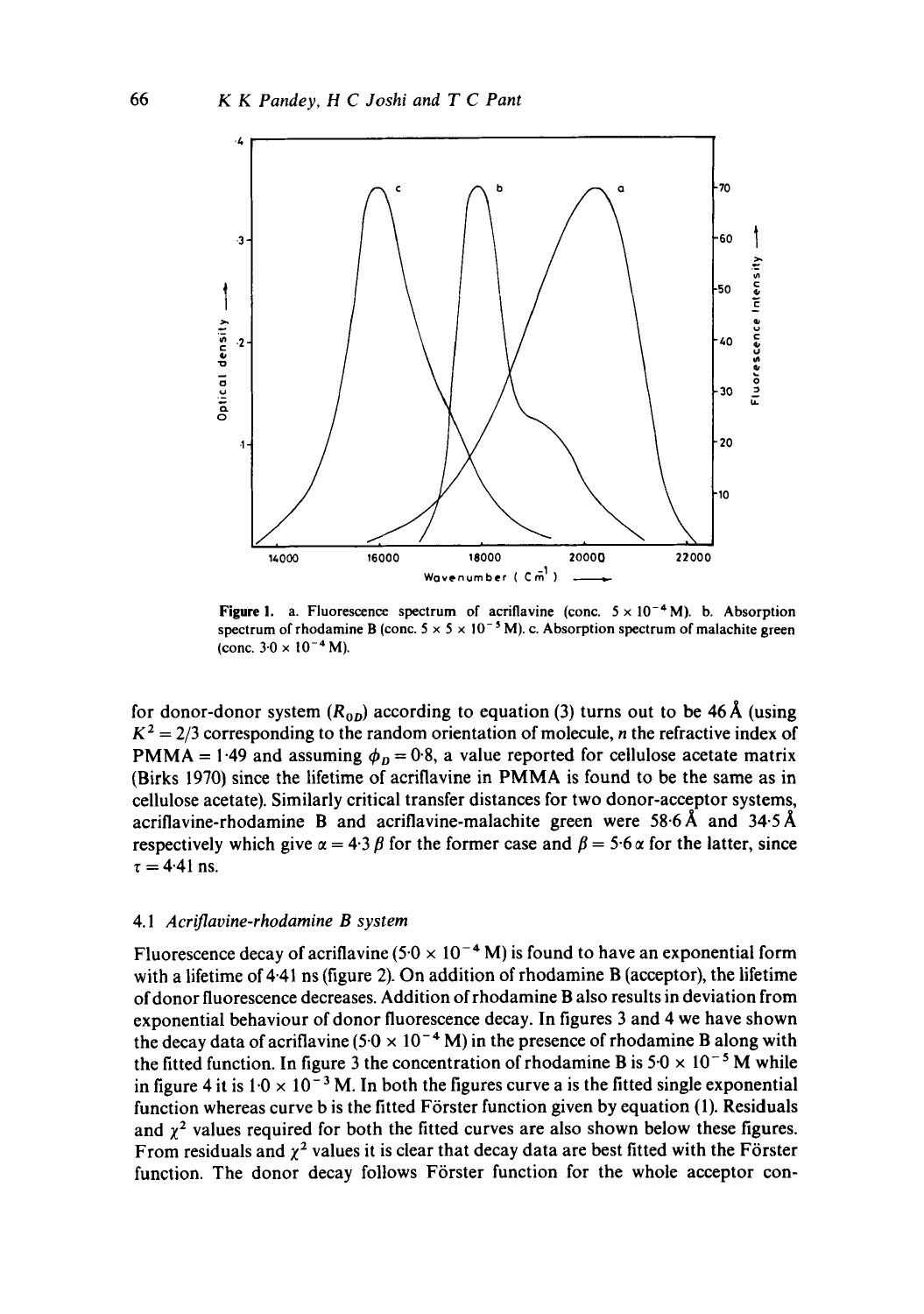

**Figure 2.** Fluorescence decay curve of acriflavine (conc.  $5.0 \times 10^{-4}$  M). Fit with single exponential function.

centration range studied. However, the fitting results in different values of observed  $C_{0A}$ and hence observed  $R_{0A}$ , for each acceptor concentration as discussed below.

In table 1, we have shown the values of reduced concentration  $(\gamma_{ob})$  required for fitting the Förster function and hence the values of critical acceptor concentration  $(C_{0A})_{ob}$  and critical transfer distance  $(R_{0A})_{ob}$ . From table 1 it is evident that as acceptor concentration increases, the observed value of critical transfer distance decreases and finally attains a constant value of  $\sim$  58 Å after a concentration of 5.0  $\times$  10<sup>-4</sup> M which is in agreement with the spectroscopically calculated value of  $59 \text{ Å}$ . Agreement in the values of  $R_{0.4}$  obtained from the analysis of decay curves and its value calculated from spectroscopic measurements suggests that direct transfer to acceptor through Förster mechanism dominates over migration at higher acceptor concentration (after  $5.0 \times$  $10^{-4}$  M) such as that which corresponds to the transfer between static species. However, the fitting of data with Förster function at lower acceptor concentration with large and variable value of the observed critical transfer distance appears inconsistent with the Förster theory. This inconsistency is expected since Förster's theory assumes very low donor concentration which is not true in the present case. In fact since the donor-donor and donor-acceptor interaction strengths are comparable, the donordonor and donor-acceptor transfer rates given by equation (6) also become comparable at these concentrations and thereby the energy migration becomes significant. In such cases the LAF and Huber theories lead to the modified decay function given by equation (4). This modified function has the same form as Forster function with  $\gamma_{DA}$ replaced by  $\gamma_{DD}/2^{\frac{1}{2}} + \gamma_{DA}$ . Now if we calculate the value of  $\gamma_{DD}/2^{\frac{1}{2}} + \gamma_{DA}$  from spectroscopic measurements (designated as  $\gamma_{\rm cal}$ ), we find from table 1 that such values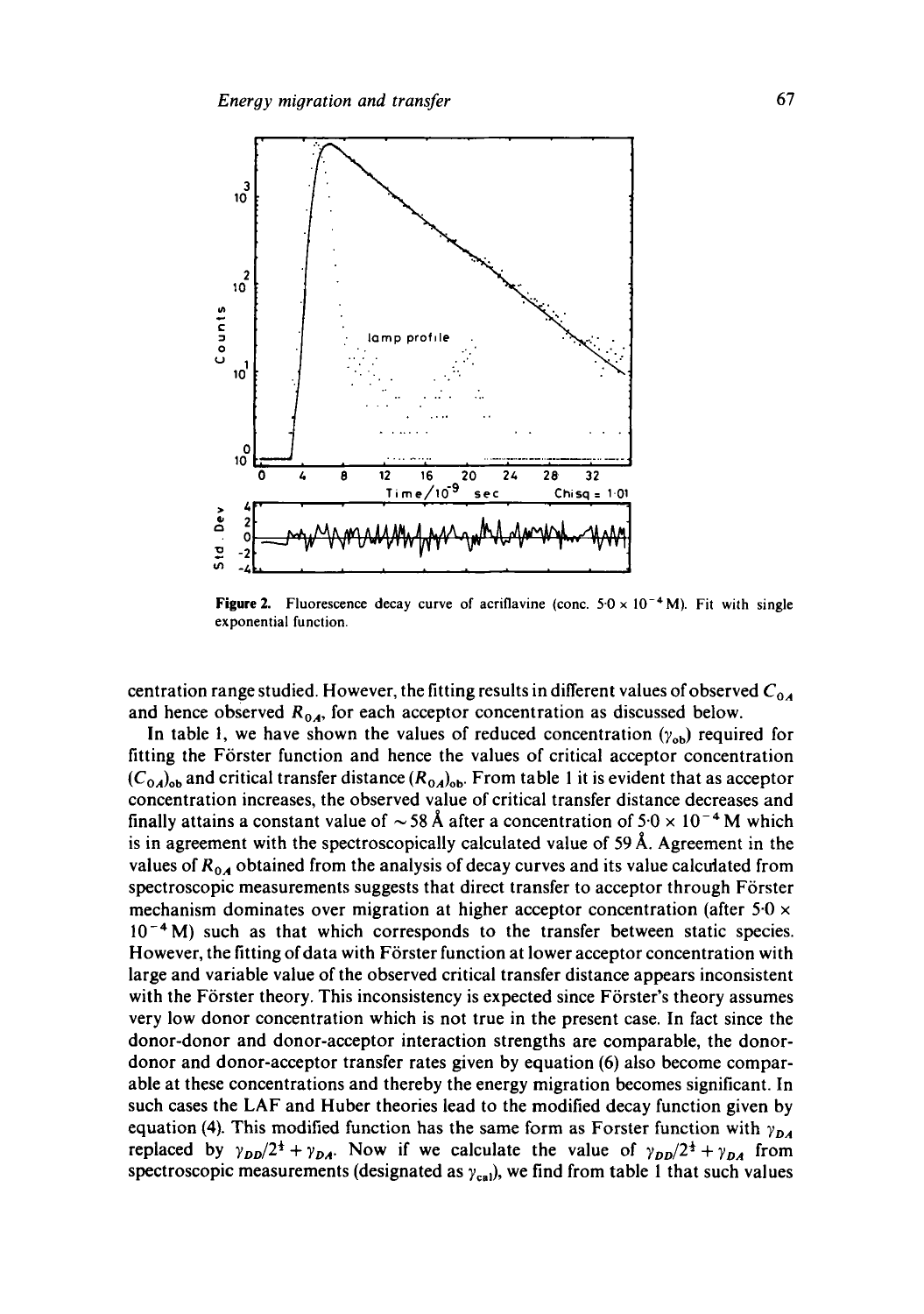

Figure 3. Fluorescence decay of acriflavine (conc.  $5.0 \times 10^{-4}$  M) in the presence of rhodamine B (conc.  $5.0 \times 10^{-5}$  M) (a) Fit with single exponential expression. (b) Fit with Förster's expression. The residuals and  $\chi^2$  values for curves (a) and (b) are also shown.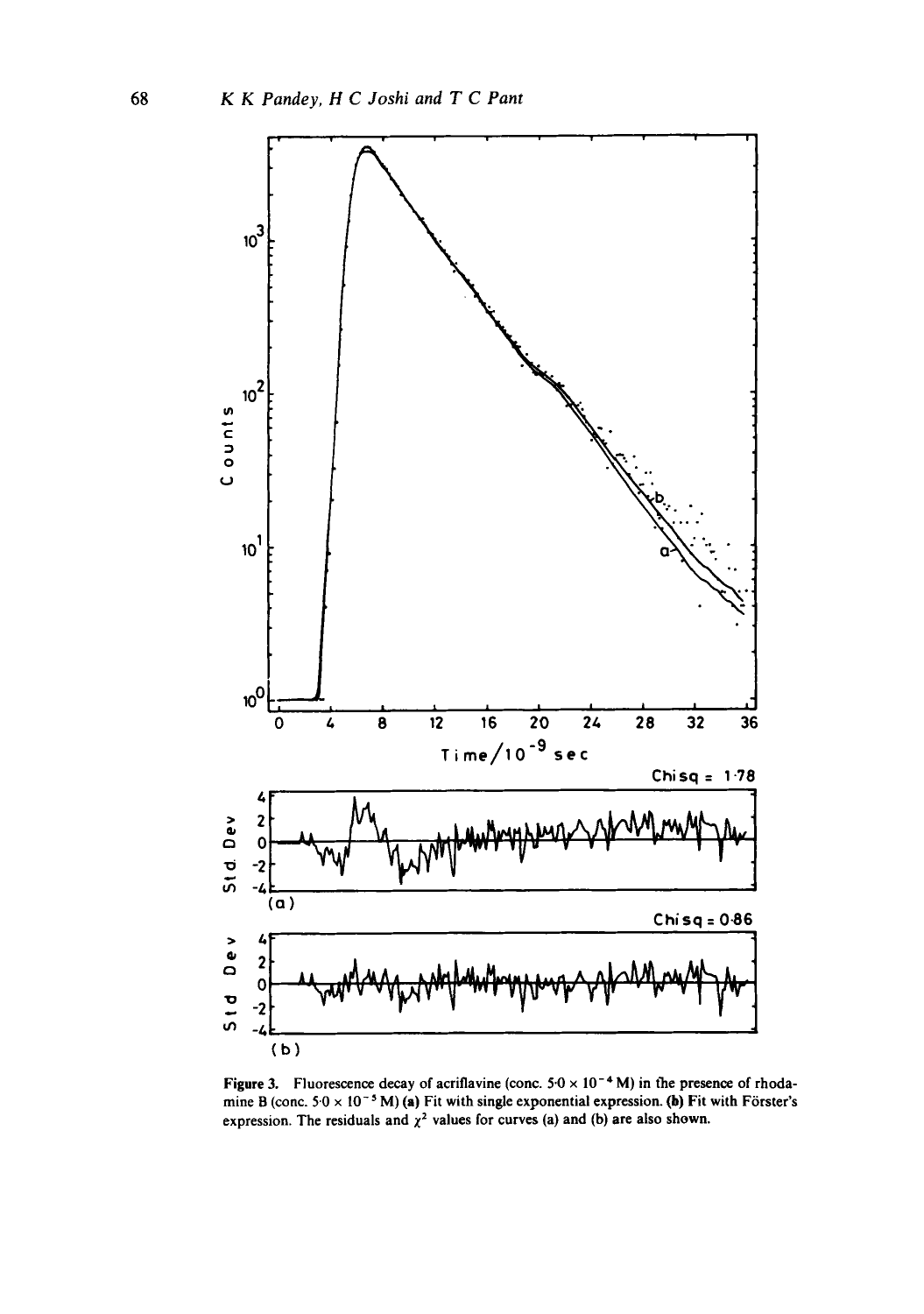

**Figure 4.** Fluorescence decay of acriflavine (conc.  $5.0 \times 10^{-4}$  M) in the presence of rhodamine B (conc.  $1·0 \times 10^{-3}$  M). (a) Fit with single exponential expression. (b) Fit with Förster's expression. The residuals and  $\chi^2$  values for curves (a) and (b) are also shown.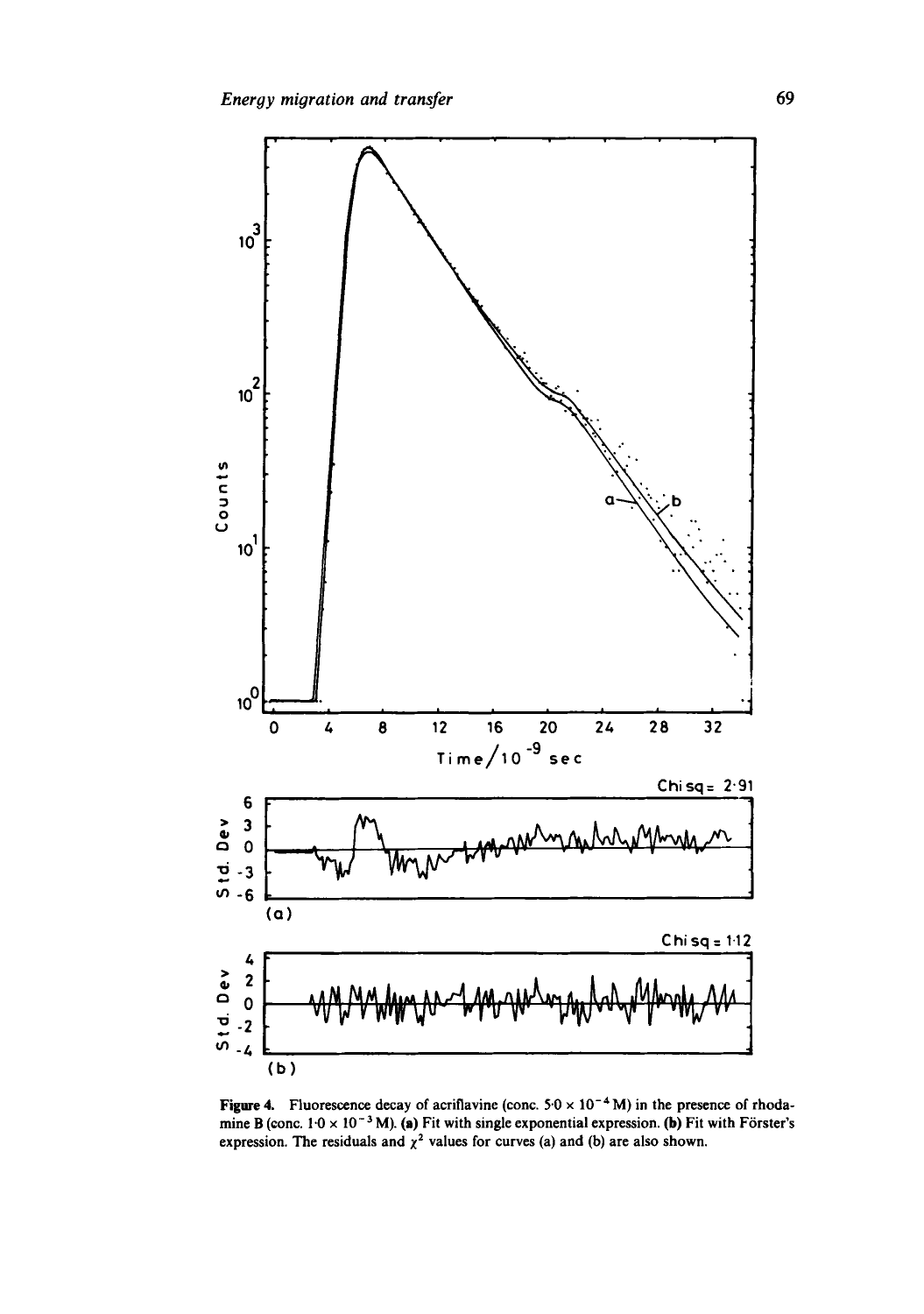

Figure 5. Fluorescence decay of acriflavine (conc.  $5.0 \times 10^{-4}$  M) in the presence of malachite green (conc.  $1.0 \times 10^{-3}$  M). (a) Fit with single exponential expression. (b) Fit with Förster's expression. The residuals and  $\chi^2$  values for curves (a) and (b) are also shown.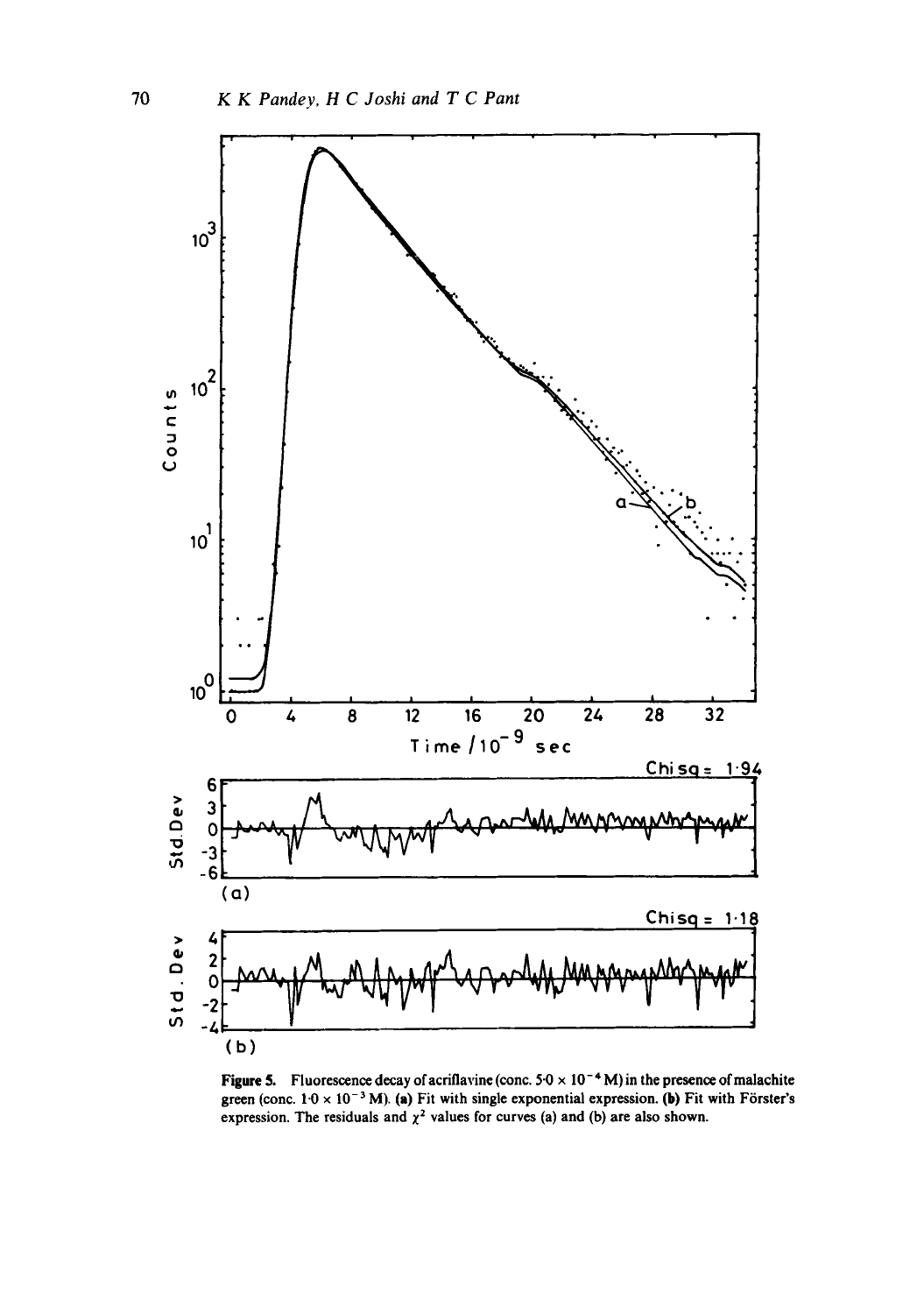are in perfect agreement with  $\gamma_{\rm ob}$ . This agreement can be better realised from the corresponding  $(R_{0A})_{ca}$  and  $(R_{0A})_{ob}$  values also given in table 1. Therefore, at low and comparable acceptor concentrations (up to  $\sim$  5.0  $\times$  10<sup>-4</sup> M), LAF and Huber theories satisfactorily explain the energy transfer in this system. As mentioned before, at high acceptor concentrations direct transfer is dominant through Förster's mechanism.

### 4.2 *Acriflavine-malachite green system*

The decay data of acriflavine in the presence of malachite green are found to fit in Förster expression for the whole of the concentration range used. Decay points of acriflavine (5.0  $\times$  10<sup>-4</sup> M) in the presence of malachite green (1.0  $\times$  10<sup>-3</sup> M) are shown in figure 5. The solid line curve a is the single exponential function while curve b is the Förster function fitted to the data. It can be seen that the decay points are best fitted with the Förster function. The observed values of reduced concentration  $(y_{\text{on}})$ , the

| $C_A (x 10^{-4} M)$ | Observed values   |                                           |                        | Spectroscopic values    |                                                         |                         |
|---------------------|-------------------|-------------------------------------------|------------------------|-------------------------|---------------------------------------------------------|-------------------------|
|                     | $\gamma_{\rm ob}$ | $(C_{0A})_{\text{ob}}$<br>$(x 10^{-3} M)$ | $(R_{0A})_{ob}$<br>(A) | $(\gamma_{DD} = 0.108)$ |                                                         |                         |
|                     |                   |                                           |                        | $y_{DA}$                | $y_{\rm cal}$<br>$( = y_{nn}/2^{\frac{1}{2}}) + y_{nn}$ | $(R_{0A})_{cal}$<br>(A) |
| 0.25                | 0.086             | 0.29                                      | 115.6                  | 0011                    | 0.087                                                   | 116.01                  |
| 0.50                | 0.104             | 0.48                                      | 97.7                   | 0.022                   | 0.098                                                   | 95.70                   |
| 0.75                | 0.113             | 0.66                                      | 87.8                   | 0.033                   | 0.109                                                   | 87.10                   |
| 1:00                | 0.126             | 0.79                                      | 82.7                   | 0.045                   | 0.121                                                   | 81.50                   |
| 2.50                | 0.193             | 1.29                                      | $70-2$                 | 0.112                   | 0.188                                                   | 69.72                   |
| $5-00$              | 0.310             | 1.61                                      | 65.2                   | 0.225                   | 0.301                                                   | 64.60                   |
| 7.50                | 0.339             | 2.21                                      | 587                    | 0.337                   | 0.413                                                   | $62 - 70$               |
| $10-00$             | 0.476             | 2.10                                      | 59.7                   | 0.450                   | 0.526                                                   | $61 - 72$               |
| $25-00$             | $1-100$           | 2.27                                      | 58.2                   | $1 - 126$               | 1.202                                                   | $60-10$                 |

Table 1. Experimentally observed and spectroscopically calculated values of various parameters in acriflavine-rhodamine B system.

**Table 2.** Experimentally observed and spectroscopically calculated values of various parameters in acriflavine-malachite green system.

| $C_A(x 10^{-4} M)$ | Observed values |                                           |                                       | Spectroscopic values  |                                                                    |                                    |  |
|--------------------|-----------------|-------------------------------------------|---------------------------------------|-----------------------|--------------------------------------------------------------------|------------------------------------|--|
|                    | $\gamma_{ab}$   | $(C_{0A})_{\text{ob}}$<br>$(x 10^{-3} M)$ | $(R_{0A})_{\text{ob}}$<br>$(\lambda)$ | $\gamma_{DD} = 0.108$ |                                                                    |                                    |  |
|                    |                 |                                           |                                       | $\gamma_{DA}$         | $\gamma_{\rm cal}$<br>$(=\gamma_{DD}/2^{\frac{1}{2}}+\gamma_{DA})$ | $(R_{0A})_{\text{cal}}$<br>$(\AA)$ |  |
| 2.5                | 0.095           | 2.63                                      | $55-4$                                | $0 - 022$             | 0.098                                                              | 560                                |  |
| 50                 | 0.117           | 4.27                                      | 47.1                                  | 0.045                 | 0.121                                                              | 47.6                               |  |
| 7.5                | 0.140           | 5.35                                      | $43 - 7$                              | 0.068                 | 0.144                                                              | 44.1                               |  |
| 10 <sub>0</sub>    | 0.151           | 6.62                                      | $40-7$                                | 0.091                 | 0.167                                                              | 42.1                               |  |
| 250                | 0.240           | $10-41$                                   | 35.04                                 | 0.229                 | 0.305                                                              | 37.9                               |  |
| $50-0$             | 0.430           | 11.62                                     | $33 - 78$                             | 0.458                 | 0.534                                                              | 36.3                               |  |